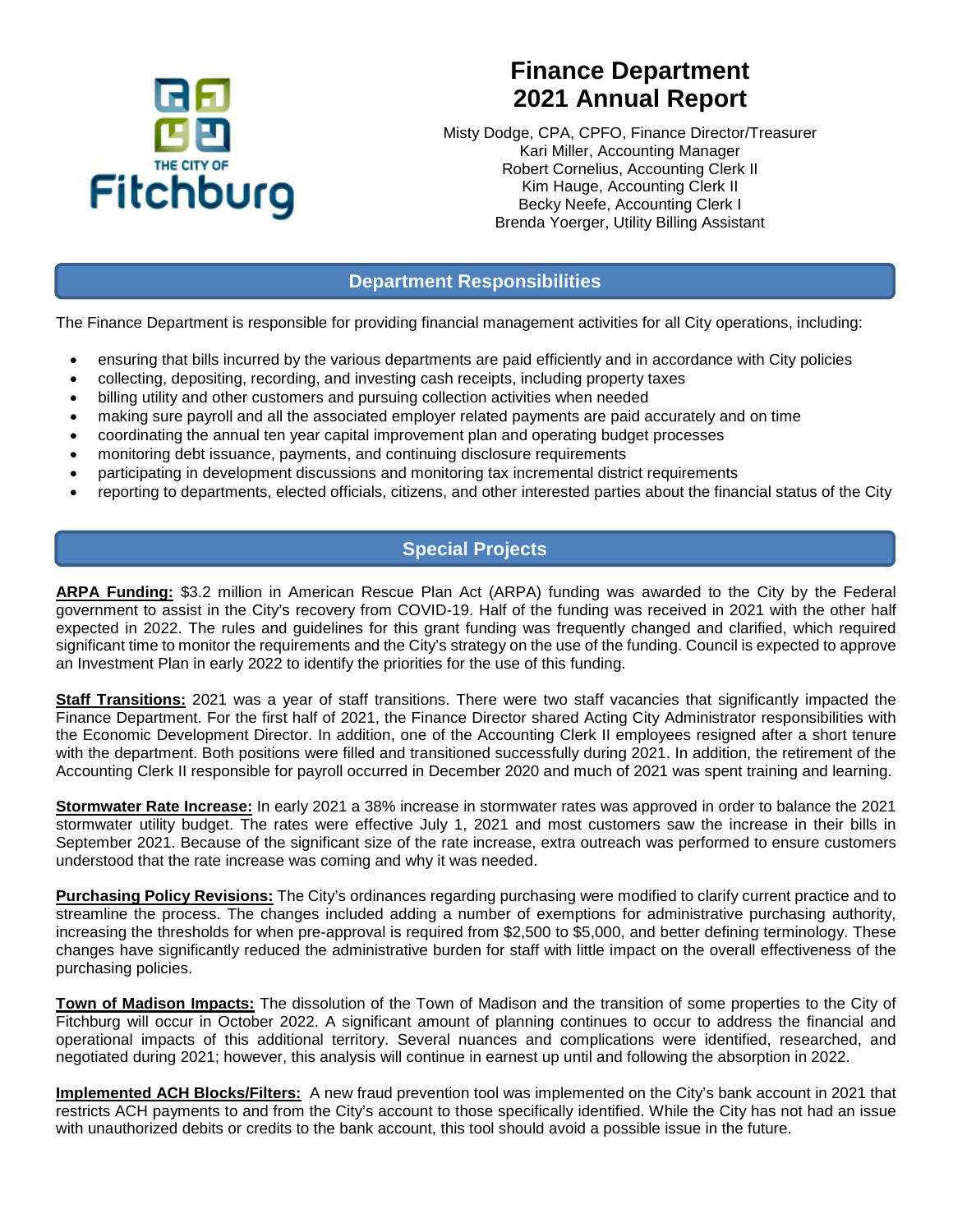#### **Vendor Payments**

Over the past ten years, the volume of transactions has been relatively stable, with a few exceptions.



**Payments to Vendors**

In 2015 a new purchasing card (p-card) program was implemented to reduce the number of paper checks written. 2016 was the first full year with City-wide participation and we have realized time and material savings, a reduction in errors, and a sizeable rebate.

# **Purchasing Card Rebate Revenue**



In 2018 the purchasing card program transitioned to the State contract program. This transition resulted in a skewed rebate for 2018 as it includes a rebate for transactions from 3/1/17-12/31/18, almost two years worth of rebate. The rebate received has been used to reduce the amount of property tax and utility rate funding needed to meet the City's budgeted expenditures.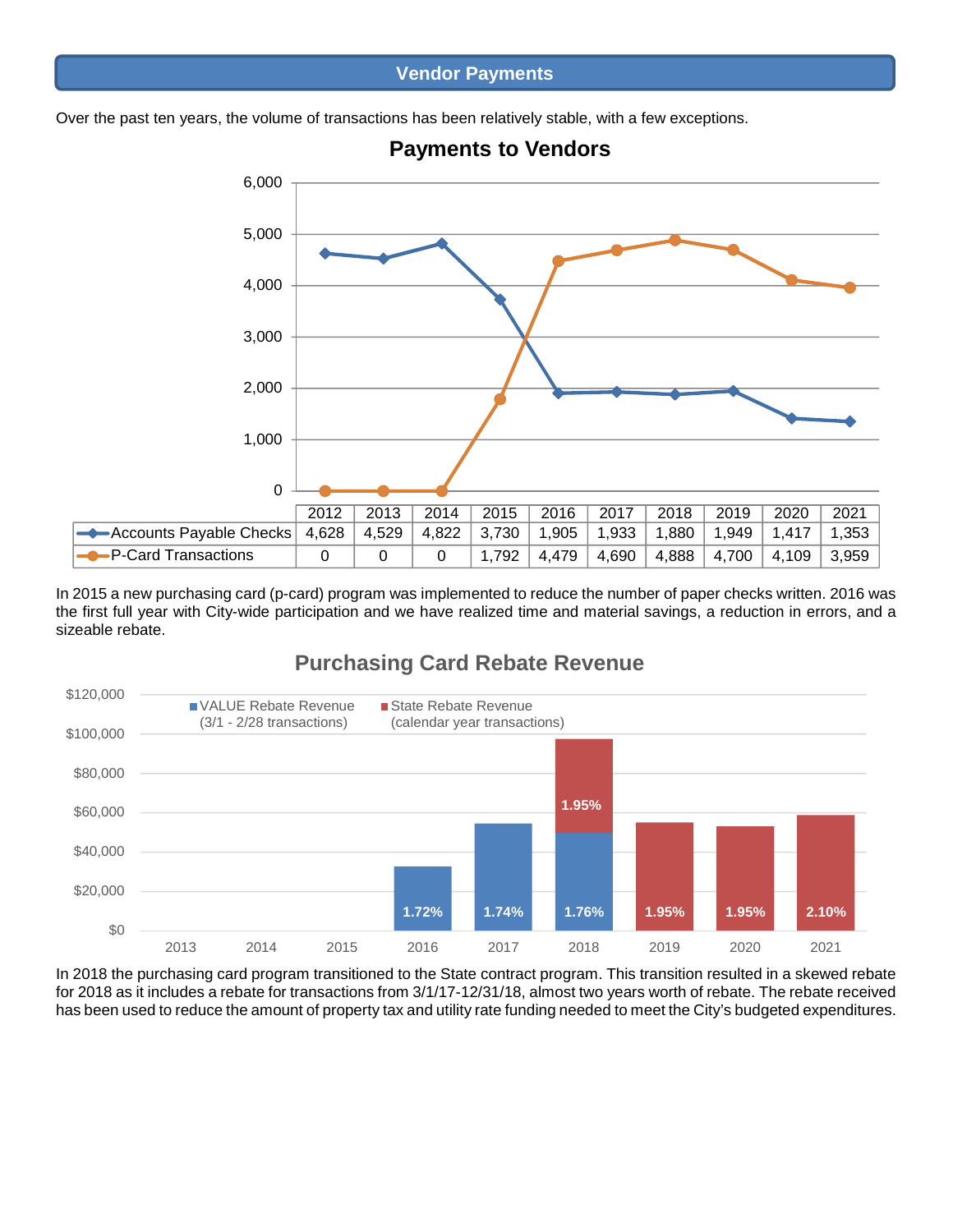#### **Employee Payments**

In 2013, payroll shifted from all paper checks to available electronic ACH. In addition, direct deposit became required for all new hires. Direct deposit is more convenient for most employees and saves the City time and money. With the new timekeeping and payroll software implemented in 2018, an option became available for employees to sign-up for electroniconly W-2 distribution. In 2021, 161 employees made that election (an increase of 74 employees), which saved money on postage and materials.



# **Payroll Transactions**

One big variable in the trend is the election workers. In even years when there could be four elections, and especially when there's a presidential election, there are many more payments made to the election workers. In 2020, there were also 27 pay periods, as opposed to the traditional 26 pay periods, due to the calendar.

# **Cash Collection - General**

In 2019, the library went fine-free, which significantly reduced the number of library receipts in 2019 and beyond. In 2020, COVID-19 reduced the total amount of receipts with a partial recovery in 2021. Other than those changes, the number of receipts has remained relatively consistent. Note: This chart excludes property tax receipts, which are processed through a different software.



|                                                                                                                                        | 2012  | 2013  | 2014  | 2015  | 2016                                                  | 2017  | 2018  | 2019  | 2020  | 2021  |
|----------------------------------------------------------------------------------------------------------------------------------------|-------|-------|-------|-------|-------------------------------------------------------|-------|-------|-------|-------|-------|
| ■General Receipts                                                                                                                      | 3,897 | 4.428 | 4.692 | 4.799 | 6.366                                                 | 7.091 | 7.040 | 7.453 | 4.847 | 6,391 |
| I Library Receipts                                                                                                                     | 7.347 | 8.429 |       |       | 8,897   9,123   9,548   9,537   9,491   6,726   1,531 |       |       |       |       | 1,565 |
| Lility Billing Receipts 24,679 24,127 25,320 25,241 24,588 25,031 25,065 24,956 23,233 23,336 ■ Utility Billing Receipts 24,679 24,127 |       |       |       |       |                                                       |       |       |       |       |       |

See following section for details specifically about utility billing receipts.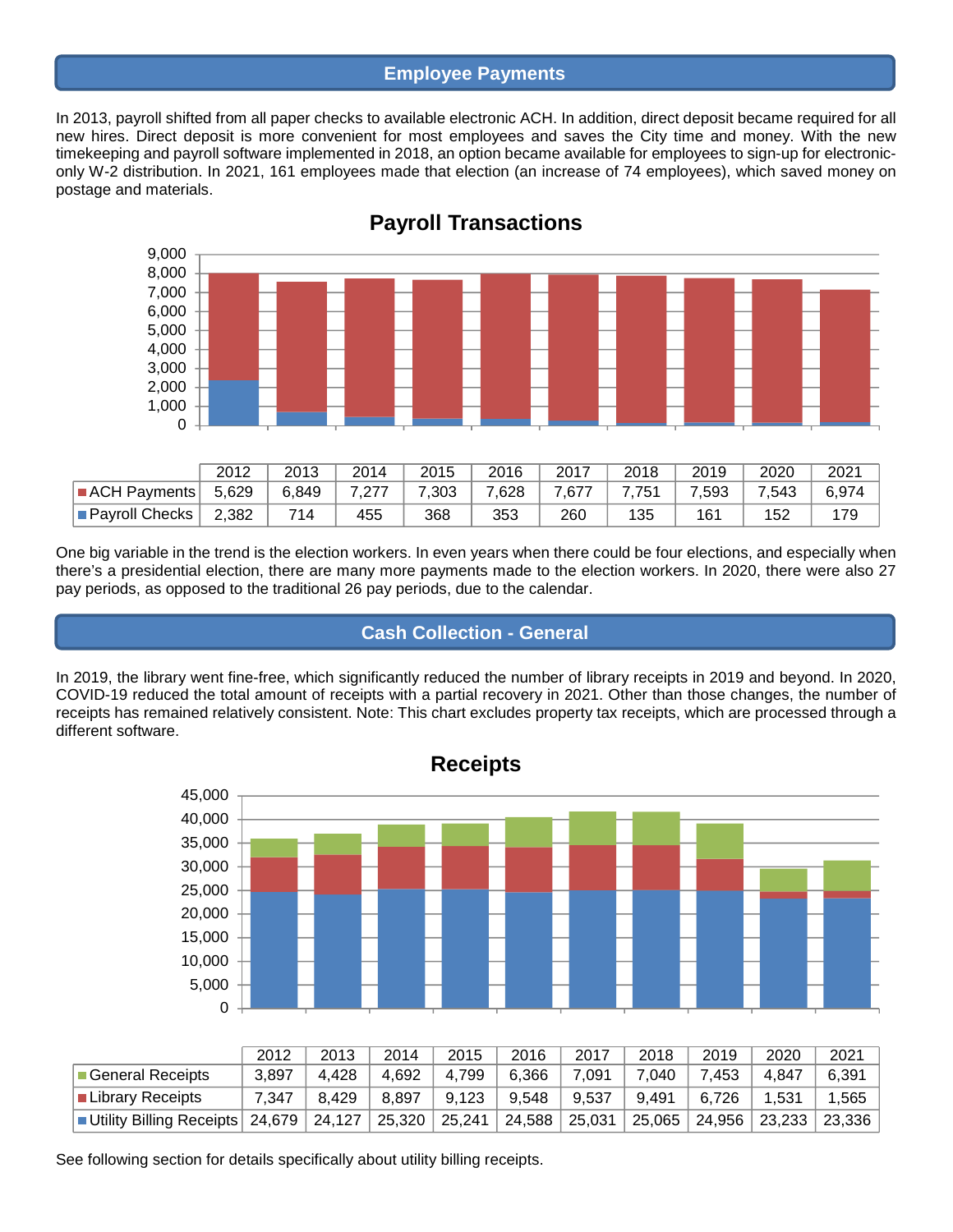### **Utility Billing and Collection**

The process performed by the Finance Department that is most visible to citizens is utility billing and collection. Utility bills are issued quarterly in March, June, September, and December and include water, sewer, stormwater, and fire protection charges.



The number of utility customers continues to rise as new housing projects are completed. Since 2012 there have been about 959 additional water customers and 879 additional sewer customers, many new in 2019 to 2021. The increase in workload has been able to be managed within the Finance Department due to several process improvements, a restructuring of the Department in 2015, and an additional part-time utility billing assistant in 2018. The new part-time position in 2018 was the first increase in permanent staff within the Finance Department in at least 20 years.

The other area of efficiency we are promoting is the increased use of our automated bill payment methods. In 2013, online bill viewing and free online payment was implemented. This new payment option has significantly

decreased the number of payments that require manual processing. We continue to promote auto deposit from a customer's checking account as the most efficient payment method, with no fees to either the customer or the utility.



During 2020, there was a global pandemic caused by COVID-19. Due to the impact on our residents, the City waived interest and penalty and discontinued the disconnection process for the majority of the year. It is believed that this policy change is what caused the reduction in the number of receipts for utilities. During 2021, the economy was still recovering and COVID-19 is believed to continue to have an impact on customers' payment frequencies. The shift from manual to automated processing is also expected to continue as more customers embrace electronic payment options.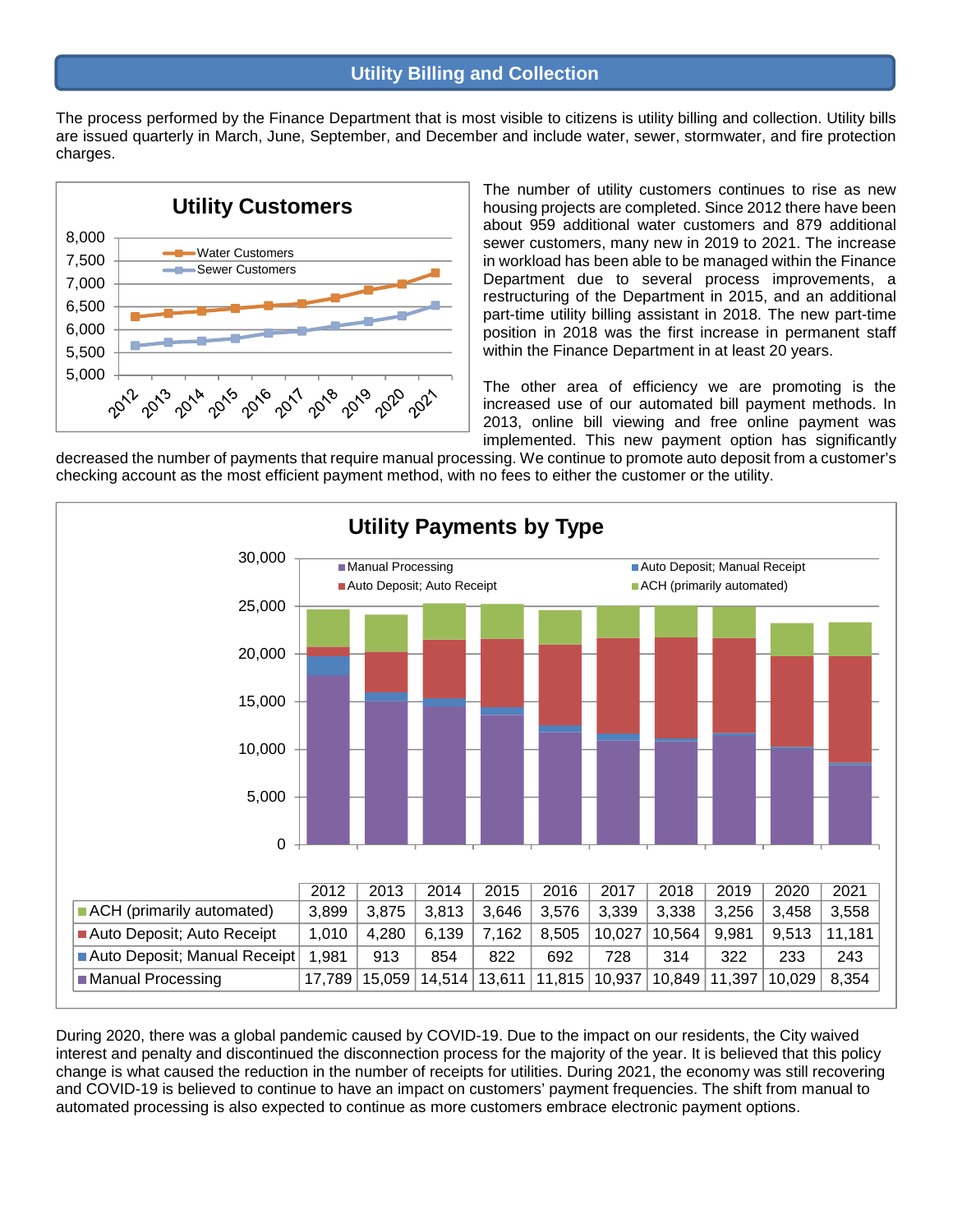#### **Property Tax Collection**

The second most visible Finance Department process is property tax collection. We collect property taxes not just for the City of Fitchburg but also for the overlying jurisdictions, including the three school districts, Madison College (MATC), State of Wisconsin, and Dane County. Property tax bills are issued in December each year for the current year's tax roll and the following year's budget (e.g. the 2019 tax bills were issued in December 2019 and collected through 2020 to pay 2020 expenses). For real property, the City collects payments through January 31 and then the outstanding amounts are turned over to Dane County. The collection responsibility for personal property remains with the City. The total volume of collections has risen due to the increase in levies for the taxing jurisdictions.



**Tax Roll by Jursidiction (based on tax roll year)**

The total number of tax bills has remained relatively stable over the past ten years. However, in 2018 the State provided an exemption for certain classifications of personal property. This change in legislation is what caused the decrease in the number of personal property tax bills from the 2017 to the 2018 tax roll. That decrease was overshadowed by the significant increase in the number of real property tax bills caused by the number of single family home lots created in 2017 that were first taxed separately as of 1/1/18. Each subsequent year there continued to be many new single family home lots, which increased the number of tax bills issued.

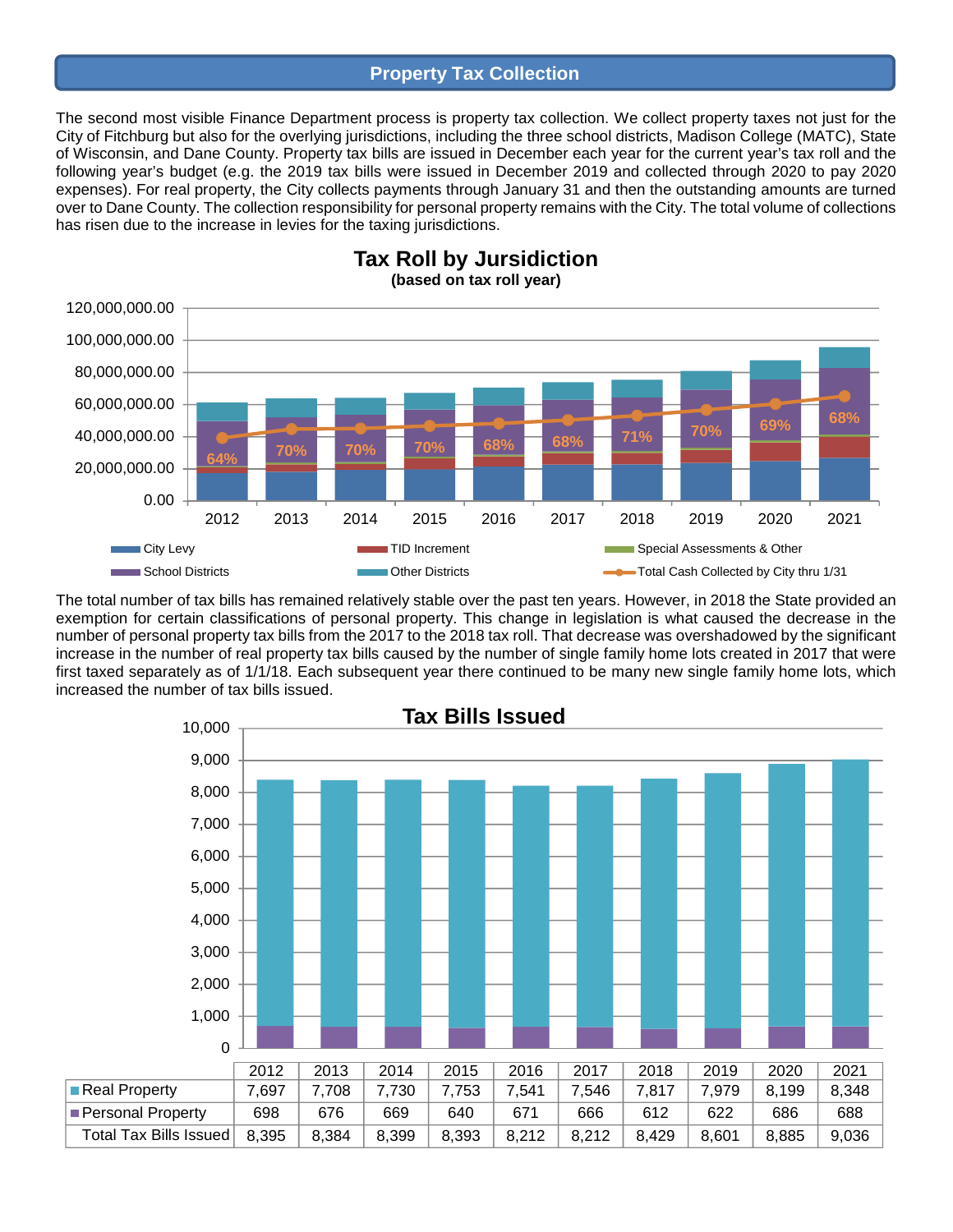The Finance Department monitors financial and budgetary status for the City, in cooperation with the various departments. The City has grown quite significantly in the past ten years, which has translated into larger expenditure budgets and property tax levies.

- **The General Fund** budget has remained relatively stable and has increased an average of 4.3% per year from 2012 to 2021. Recent years have been a higher increase than earlier years
- **The Library Fund** was first established in 2009 to pay the initial operating costs associated with the planning and implementation of the new programming during the construction of the new building. The library was first operational in June 2011. Beginning with the 2017 budget, the payments to and from the County for inter-library use was netted and reported as a net revenue payment.
- **The Debt Service Fund** expenditures have increased to pay for the external debt issued by the City to finance large projects. The largest increase was from 2018 to 2019 due to the planned pre-payment of a large amount of debt in TID #4. Larger increases are also seen between 2010 and 2011 which was primarily the issuance of debt for the construction of the new library and from 2014 and beyond due to the construction of two new fire stations and several large road projects that were funded by borrowing. 2021 included a larger increase due to a crossover refunding and another planned pre-payment of TID #4 debt.
- **The Capital Projects Fund** variances are also primarily the result of new building construction projects funded by debt issuance. The cost to construct the library building was paid out of the Capital Projects Fund in 2010 and 2011. Large costs for the new fire stations began in 2014 and continued through 2019. In 2017 the reconstruction of Lacy Road from a rural to urban road was completed. In 2018 the reconstruction of Fish Hatchery Road was first budgeted with costs expected to continue from 2018 to 2022. In 2020 and 2021 debt was issued for continued costs of several large road projects. Payments on the debt issued to finance these projects are later paid by property taxes, through the Debt Service Fund.
- **The Other Funds** category includes special revenue funds, tax increment district (TID) funds, enterprise funds, and internal service funds. The expenditure budgets of most of the sub-categories has remained relatively stable. The TID budgets, however, have varied significantly based on the timing of large capital projects. Additional detail by TID is included in a future section of this report. Other significant changes include a new technology internal service fund that was included in the 2016 budget and a new insurance/risk management internal service fund that is included in 2017.



# **Expenditure Budgets by Fund**

(a) The "All Other Funds" category includes:

- Special Revenue Funds: grants/donations, park dedication, cable, refuse and recycling, police training and drug enforcement, community and economic development authority (CEDA)
- Tax Increment Financing District Funds: TID #4, #6, #7, #8, #9, #10, #11, #12, #13 (see TID section of this report for more information)
- Enterprise Funds: Water, sewer, and storm water utilities
- Internal Service Funds: technology and insurance/risk management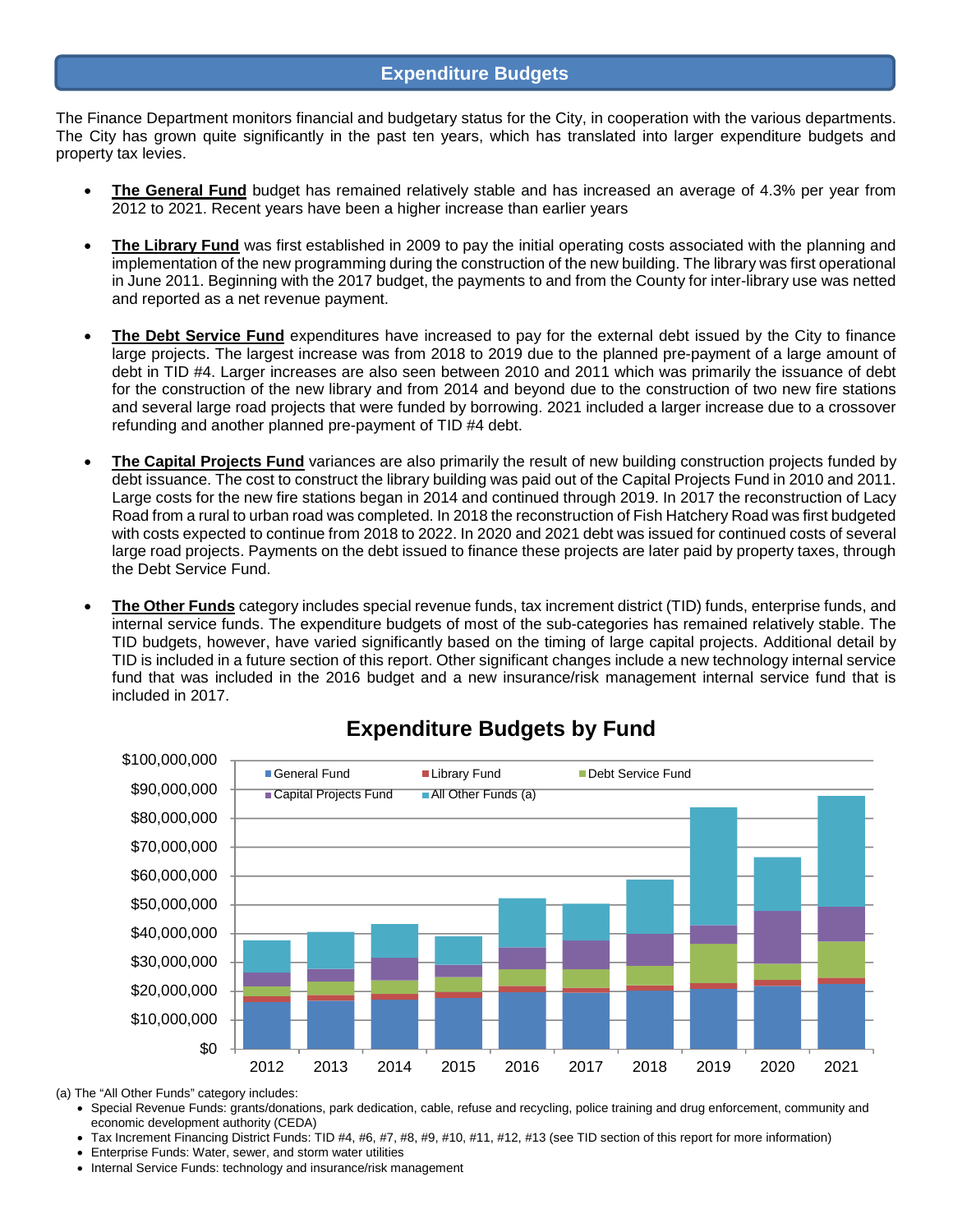#### **General Obligation Debt**

The City uses external debt to finance large capital projects as indicated in the financial plans. One primary benefit of using debt issuance for these projects is to match the payments for the projects to the property tax collections from owners who benefit from the projects.

In accordance with Wisconsin Statutes, total general obligation indebtedness of the City may not exceed 5% of the equalized value of taxable property within the City's jurisdiction. The City has also adopted a more strict internal policy of 3% of equalized value. The City currently remains well within both of these limits.



# **General Obligation Debt**

Large projects included in the specific debt issuances include:

- **2012A Notes (\$6,195,000), 2012B Bonds (\$15,350,000), and 2012C Taxable Refunding Bonds (\$500,000**): The notes include \$2.9 million for the Post Road and Index Road extensions. The bonds include a refinancing of a \$4.8 million State Trust Fund Loan for the library construction project and \$10.5 million for the second portion of the Highway 14 interchange project. Future payments on the interchange debt will be paid through TID #4. The TID #4 portion of the bonds was pre-paid in 2019. The non-TID portion of the bonds were refinanced in 2021 (by debt issued late 2020).
- **2013A Notes (\$1,040,000):** Various smaller projects.
- **2015A Notes (\$3,240,000) and 2015B Bonds (\$5,085,000):** The notes include \$1.5 million for the McKee Road reconstruction project. The bonds include \$4.0 million for the land acquisition and roadway construction costs for the Arrowhead Redevelopment (aka Spoke and Sprocket roads). Future payments on Arrowhead debt will be paid through TID #6. Note: Included in the 2014 budget was issuance of debt for approximately \$6 million in projects; however, due to turnover in the Finance Department, the debt was not issued as originally expected. Instead, the borrowing for the 2014 projects was included in the 2015 issuance, along with the other 2015 projects.
- **2016A Notes (\$4,465,000) and 2016B Bonds (\$5,235,000):** The notes include \$1.1 million for a new aerial ladder truck for the Fire Department. All of the bonds are for the first large borrowing for the new fire stations. Additional borrowing for the fire stations was completed in future years.
- **2017A Notes (\$1,055,000) and 2017B Bonds (\$7,935,000):** The bonds include \$4.2 million in additional borrowing for the fire stations and \$3.5 million for the City's share of Lacy Road reconstruction costs.
- **2018A Notes (\$1,745,000) and 2018B Bonds (\$7,535,000):** The bonds include \$4.2 million in additional borrowing for the fire stations and \$3.7 million for the refinancing of the 2010B bonds, which saved the City \$178,000 over the remaining life of the bonds (present value of \$84,000).
- **2019A Bonds (\$9,500,000):** The bonds include \$400,000 for the remodel of Fire Station Headquarters (aka Station 1) on Lacy Road and \$9.1 million for roads. Included in the roads borrowing are additional design costs for McKee Road, 30% of the estimated costs for the TID #10 and non-TID portions of the Fish Hatchery Road reconstruction, and various roads being constructed in Uptown and repaid by special assessments to benefiting property owners.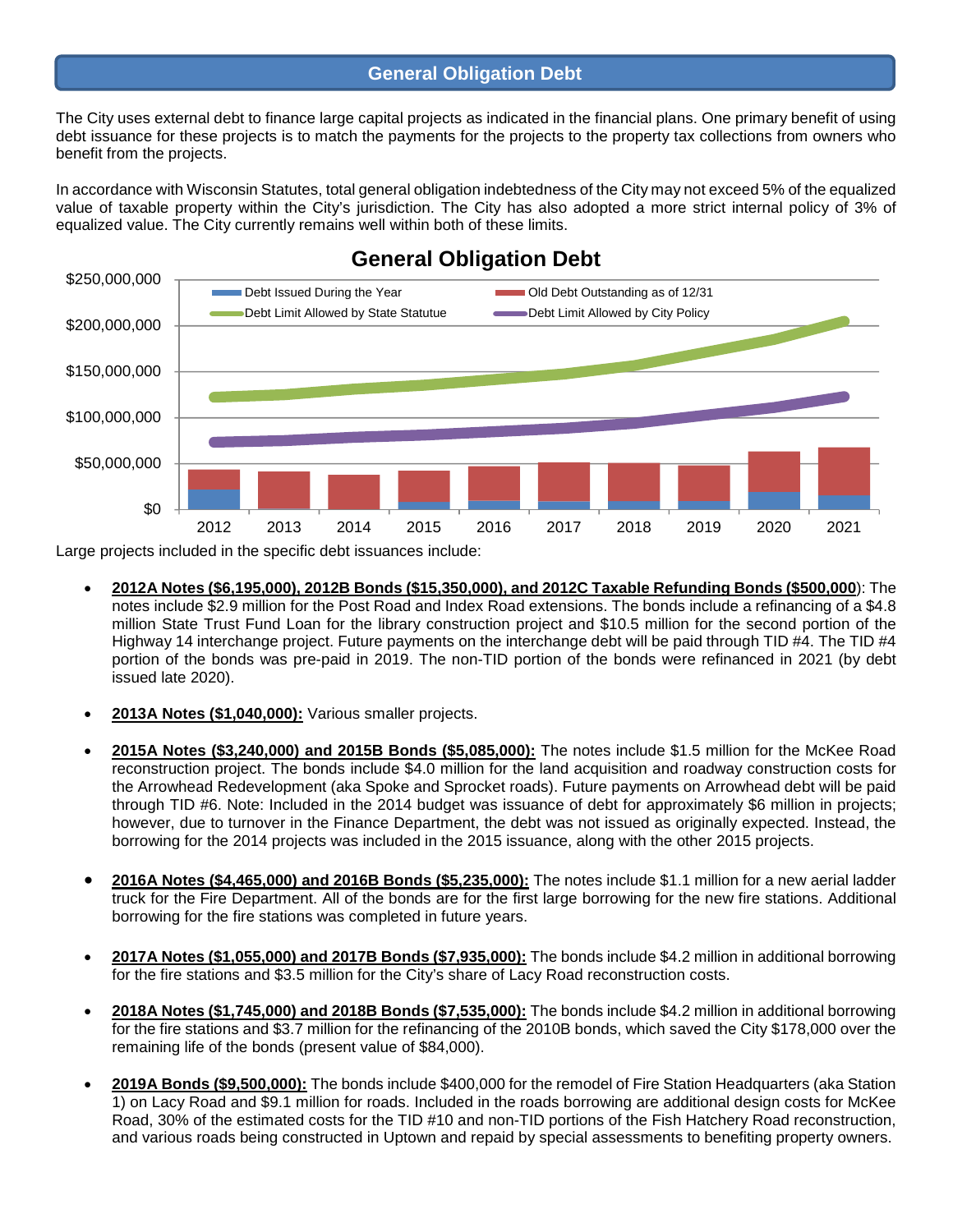- **2020A Bonds (\$19,290,000):** The bonds include \$610,000 for a Fire Department squad, \$16.71 million for roads, and \$1.97 million to refinance \$3.0 million of 2012 Bonds (the additional pay-off funded by premium awarded on the 2020 debt issuance). Included in the roads borrowing are construction costs for McKee Road, the remaining estimated costs for the TID #10 and non-TID portions of the Fish Hatchery Road reconstruction, and various roads being constructed in Uptown and repaid by special assessments to benefiting property owners.
- **2021A Bonds (\$15,505,000):** The bonds include \$7.3 million for road infrastructure within TID #9 (Seminole/Lacy) and \$8.2 million for roads including the non-TID portion of Seminole/Lacy and the Syene Road reconstruction.

## **Tax Increment Districts (TIDs)**

One of the primary economic development tools available to the City is the use of tax increment districts (TIDs). The value of all property as of the base year (i.e. TID creation) is frozen and the property taxes paid by that original value continues to get shared among the overlying taxing jurisdictions. Any new value that is generated after the creation of the TID (incremental value) pays the same tax rate as all other properties but the tax payments are retained by the TID for expenditures authorized by the project plan and approved by the Joint Review Board (JRB). Once all the project costs have been paid, the City may extend the district for one additional year to fund an affordable housing fund. Once the district is terminated, the full value of all the properties in the district are added to the property tax roll and the property taxes paid are shared among the overlying taxing jurisdictions.

The City has successfully utilized this tool to accomplish many economic development goals. Below is a summary of the TIDs in existence between 2012 and 2021:

| Tax                                                 |                                                               | <b>Increment</b> |                                                                                                                                                                                                                                                                                                                                                                                                                                                                                                                    |                                                                                                                                                |
|-----------------------------------------------------|---------------------------------------------------------------|------------------|--------------------------------------------------------------------------------------------------------------------------------------------------------------------------------------------------------------------------------------------------------------------------------------------------------------------------------------------------------------------------------------------------------------------------------------------------------------------------------------------------------------------|------------------------------------------------------------------------------------------------------------------------------------------------|
| <b>Increment</b>                                    | <b>Base</b>                                                   | Value as of      | <b>Major</b>                                                                                                                                                                                                                                                                                                                                                                                                                                                                                                       | <b>Closure</b>                                                                                                                                 |
| <b>District</b>                                     | Value                                                         | 1/1/21           | <b>Projects</b>                                                                                                                                                                                                                                                                                                                                                                                                                                                                                                    | <b>Notes</b>                                                                                                                                   |
| TID #4 $-$ FTC.<br>Agora, and FTC<br>II/Uptown      | 2003 original<br>\$34,159,100<br>2012 amended<br>\$49,144,000 | \$220,556,200    | (debt issued 2009, 2011,<br>Interchange<br>2012; pre-paid debt 2018, 2019)<br>Lacy Road Improvements (2003-2012)<br>Fish Hatchery Road Upgrades (2004-<br>$\bullet$<br>2009)<br>Nobel Drive/Mica Rd (2012-2018)<br>$\bullet$<br>Lacy Roundabout (2011-2012)<br>$\bullet$<br>Nine Springs Underpass (2011-2013)<br>$\bullet$<br>E. Cheryl/Lacy Connector (2011-2019)<br>$\bullet$<br>Railroad Improvements (debt issued<br>2015; cash funded 2018-2021)<br>Fish Hatchery Road Left Turn Lane<br>$\bullet$<br>(2021) | Anticipated<br>closure $~2023$<br>plus affordable<br>housing extension                                                                         |
| #6<br><b>TID</b><br>Orchard Pointe<br>and Arrowhead | 2006 original<br>\$20,623,400<br>2014 amended<br>\$86,800,800 | \$111,435,900    | Development Incentives<br>$\bullet$<br>Spoke & Sprocket Construction (debt<br>$\bullet$<br>issued 2015, project 2013-2015)<br>Bus Plazas (2014-2015)<br>McKee Road Expansion (2014-2021)<br>$\bullet$<br>Fitchrona/Nesbitt Roundabout<br>$(2017 -$<br>$\bullet$<br>2020)<br>Development Incentives<br>$\bullet$<br>Affordable Housing Extension (2022)                                                                                                                                                             | Anticipated<br>Closure 3/8/22;<br>Council in process<br>of investment plan<br>for excess<br>increment<br>expected at<br>closure of $\sim$ \$2m |
| TID $#7 - North$<br>Fish Hatchery                   | Closed 2017                                                   | Closed 2017      | Bury Power Lines (2008)<br>$\bullet$<br>Bus Shelters (2014-2015)<br>$\bullet$<br>Landscaping/Benches (2009-2011)<br>$\bullet$<br>Development Incentives<br>$\bullet$<br>Affordable Housing Extension (2017)                                                                                                                                                                                                                                                                                                        | Closed in 2017,<br>surplus paid for<br>TID #8 loss and<br>solar on City<br>facilities                                                          |
| TID #8 - Brown<br><b>Business Park</b>              | Closed 2017                                                   | Closed 2017      | Incurred only administrative costs before<br>closure.                                                                                                                                                                                                                                                                                                                                                                                                                                                              | Closed in 2017<br>with a small loss                                                                                                            |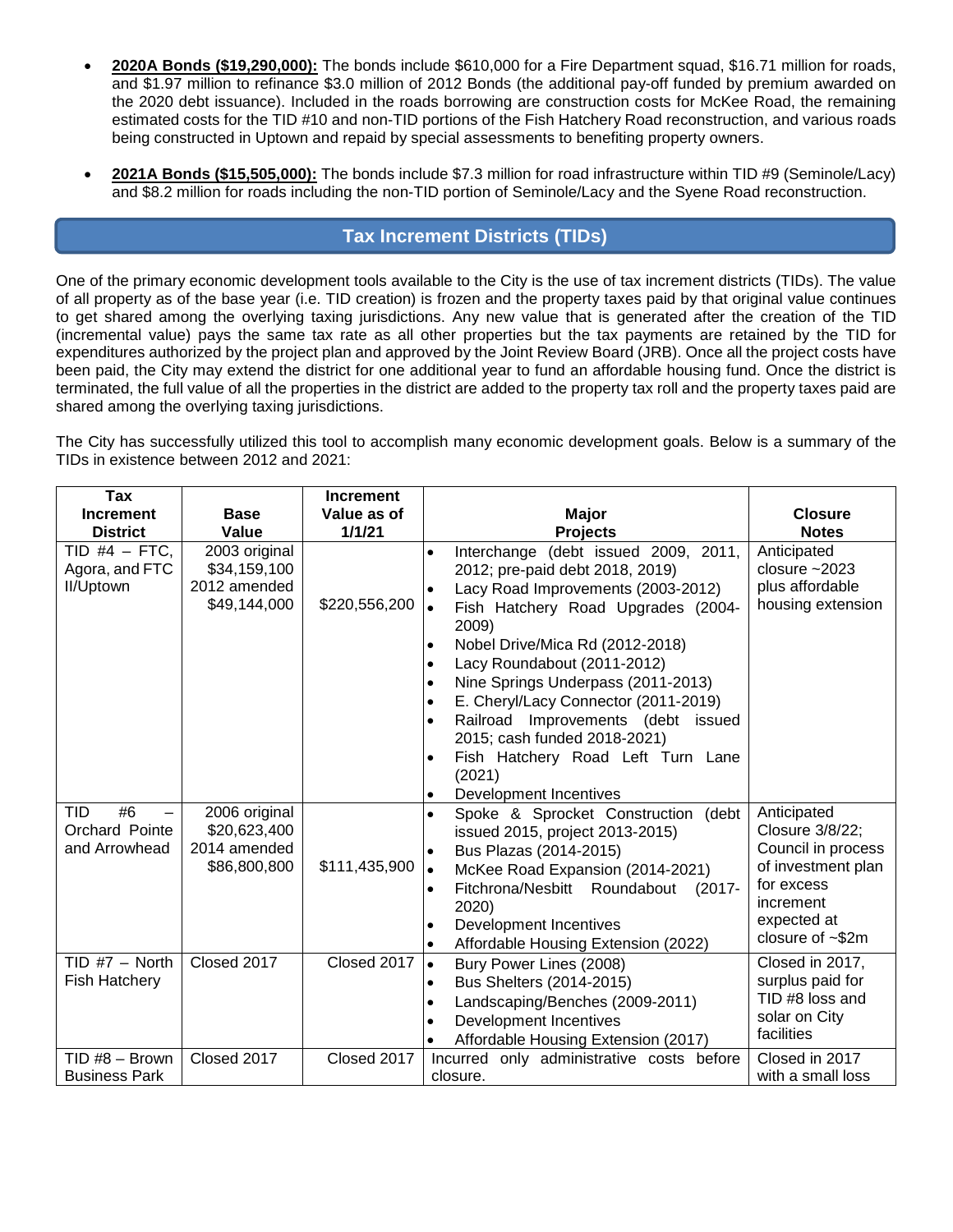| Tax                             |                            | <b>Increment</b> |                                                        |                        |
|---------------------------------|----------------------------|------------------|--------------------------------------------------------|------------------------|
| <b>Increment</b>                | Value as of<br><b>Base</b> |                  | <b>Major</b>                                           | <b>Closure</b>         |
| <b>District</b>                 | Value                      | 1/1/21           | <b>Projects</b>                                        | <b>Notes</b>           |
| #9<br>TID                       | 2015 original              |                  | Sub Zero Parkway Extension (2017-2019)<br>$\bullet$    | Maximum                |
| Seminole/Lacy                   | \$42,429,600               |                  | Lacy Road Reconstruction (2021-2022)<br>$\bullet$      | Life 2036              |
|                                 | 2016 amended               |                  | Commerce Drive Extension (2020)<br>٠                   |                        |
|                                 | \$46,009,600               | \$105,805,400    | Seminole Hwy Reconstruction (TBD)<br>$\bullet$         |                        |
|                                 |                            |                  | Stormwater Improvements (TBD)                          |                        |
|                                 |                            |                  | Development Incentives<br>$\bullet$                    |                        |
| $TID #10 - North$               | 2016 original              |                  | North Fish Hatchery Road Reconstruction<br>$\bullet$   | Maximum                |
| Fish Hatchery                   | \$1,177,000                |                  | (debt issued 2019, 2020, 2021)                         | <b>Life 2044</b>       |
|                                 | 2018 amended               |                  | Pike Drive Extension East (TBD)<br>$\bullet$           |                        |
|                                 | \$42,872,500               | \$31,180,800     | Traceway Drive Extension (TBD)<br>$\bullet$            |                        |
|                                 |                            |                  | Ochalla Drive Extension (TBD)                          |                        |
|                                 |                            |                  | Visioning for Fish Hatchery Road Corridor              |                        |
|                                 |                            |                  | $(2019 - 2020)$                                        |                        |
|                                 |                            |                  | Development Incentives                                 |                        |
| #11<br><b>TID</b>               | 2018                       | $-$45,200$       | $\bullet$<br>North East Water Main Loop (TBD)          | Maximum                |
| Clean-fill site                 | \$436,200                  | *Decrement       | Sewer Costs (TBD)<br>$\bullet$                         | <b>Life 2046</b>       |
|                                 |                            | excl from total  | Development Incentives<br>$\bullet$                    |                        |
| #12<br><b>TID</b>               | 2018                       |                  | Fahey Glen Extension (2020)                            | Estimated 2033         |
| Promega                         | \$128,190,000              | \$88,634,900     | Reconstruct E. Cheryl Roundabout (2020)<br>$\bullet$   | Closure Based on       |
|                                 |                            |                  | Mill/Resurface,<br>Sidewalks,<br>Traffic               | <b>Current Project</b> |
|                                 |                            |                  | Calming, Lighting Retrofit on E. Cheryl                | Plan                   |
|                                 |                            |                  | Parkway (2021)                                         |                        |
|                                 |                            |                  | <b>Development Incentives</b><br>٠                     |                        |
| $\overline{4}$ 13<br><b>TID</b> | 2018                       |                  | Road Extensions,<br>by<br>special<br>paid<br>$\bullet$ | Maximum                |
| Uptown                          | \$16,000                   | \$13,834,400     | assessments (2019-2022)                                | <b>Life 2039</b>       |
|                                 | 2020 amended               |                  | Environmental Analysis & Remediation                   |                        |
|                                 | \$16,139,100               |                  | E. Cheryl Pkwy/Syene Intersection (2022)               |                        |
|                                 |                            |                  | Development Incentives                                 |                        |
| <b>TOTAL</b>                    | \$369,592,200              | \$571,447,600    |                                                        |                        |
| as of 1/1/21                    |                            |                  |                                                        |                        |

The Department of Revenue has interactive graphing available on their website for tax increment finance. The next page shows the report for all TIDs in the City of Fitchburg from 2000 to 2019. Similar graphs can be created for TIDs in multiple jurisdictions in Wisconsin and/or specific TIDs within a jurisdiction.